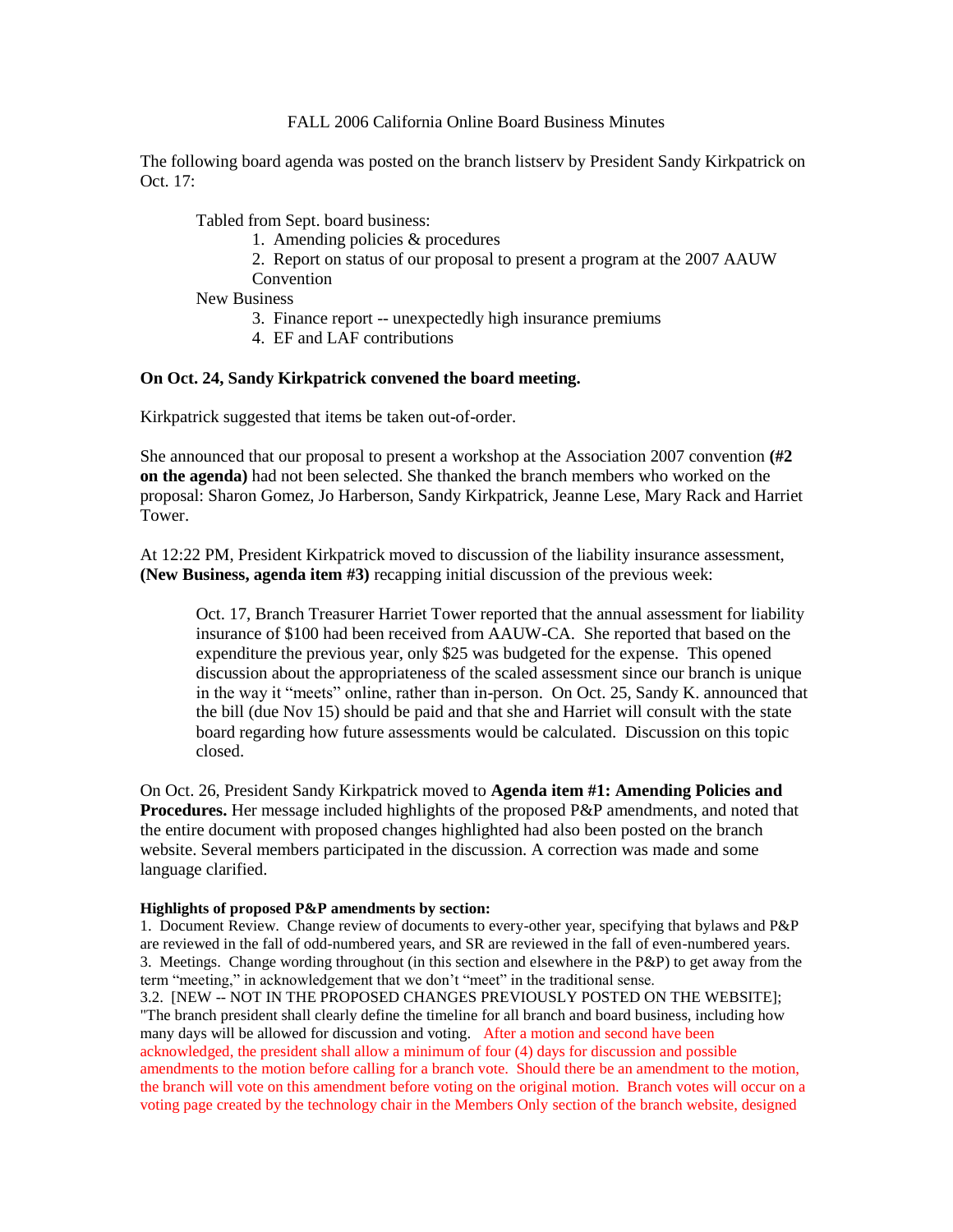to allow only current branch members to vote and to prevent them from voting more than once. The president will allow a minimum of four (4) days from the time the voting page is announced open until the close of voting. Branch members must be given at least 15 days notice for any business item that requires a branch vote concerning electing officers, changing branch dues, or amending the branch bylaws."

4. Finance. Change term "audit" to "financial review." Specify that guest "speakers" in (rare!) chat room programs must be willing to participate for free.

5. Board Officers. Clarifies the way board business is conducted, and how board votes are to be emailed to the parliamentarian.

9. Elected Officers' Job Descriptions:

9.1.2. [NEW--NOT IN THE PROPOSED CHANGES ON THE WEBSITE]: (President) "Presides at all branch and board meetings, clearly defining the timeline for all listserv discussions, motions, and votes, and ensuring that there is always a minimum of four (4) days for discussion and four (4) days for voting for any board or branch business. (See also 3.2 for procedures for conducting branch business)."

9.3. Program – improves wording to clarify role and more specifically describe job.

9.5. Secretary – changed wording to avoid term "meeting."

10. Appointed Officers' Job Descriptions:

10.1. Tech Chair –minor wording clarification

10.2-10.3 Changed EF/LAF chair into two separate positions. (and renumbered the rest of the appointed positions)

10.5 Parliamentarian/Bylaws Chair –states this position is non-voting member of board who receives/tallies board emailed votes. Deletes requirement for keeping hard copies of bylaws.

10.6. Adds Internationals Interests position job description.

On November 1, at 9:17 AM, President Sandy Kirkpatrick asked for a **motion to approve the draft of the policies and procedures** and attached them to an e-mail distributed to the board listserv. **On November 1, at 9:25 AM, Harriet Tower moved that the revised Policies and Procedures be accepted as presented. Caroline Wood also moved the motion at 9:37 AM. This was accepted as a second to Harriet's motion.** At 9:45 AM, President Kirkpatrick opened the motion for discussion, announcing that discussion would close Sunday, Nov. 5 by 5 PM. As a quorum had not voted by the deadline, President Kirkpatrick extended the deadline. **Voting closed on Nov. 13 with seven votes in favor of the motion.** Those voting included Hansen, Henke, Tower, Wood, Lese, Weston and Kirkpatrick. The updated Policies and Procedures were posted on the branch website.

While the discussion of Policies and Procedures amendments proceeded, President Sandy Kirkpatrick moved on to **Agenda Item #4: EF and LAF contributions**. She opened a discussion regarding designation of EF and LAF funds, reporting that requests had been received for us to designate EF funds to support the Valentina Valena Research and Projects fund #4201 and the fund which honors Marie Wolbach. She shared her personal desire that our LAF funds support the Gloria Weston fund. Discussion followed that pointed out that there would probably be sufficient support across the state to complete the Wolbach fund, and that our EF contribution to the Valena fund instead would give it a better chance of also being completed. **On November 8, at 1:16 PM, Gloria Weston moved that the branch's EF funds be designated to the Bakerfield branch's Valentina Valena Research and Projects fund, and the LAF branch funds be designated to the Gloria Weston Campus Outreach Fund.** The motion was seconded by Jeanne Lese. President Kirkpatrick called for a vote on the motion on November, 13, with voting to close at noon on Nov. 17. She extending the voting period past the deadline to achieve a quorum. **On Nov. 18, the motion to designate LAF funds to the Gloria Weston Fund and EF funds to the Valentina Valena Research and Projects fund #4201 was approved. A quorum of 8 voted, with 6 yes, 1 no, and 1 abstention.** Those voting on the motion included Wood, Kirkpatrick, Chiang, Lese, Tower, Henke, Weston, and Carr.